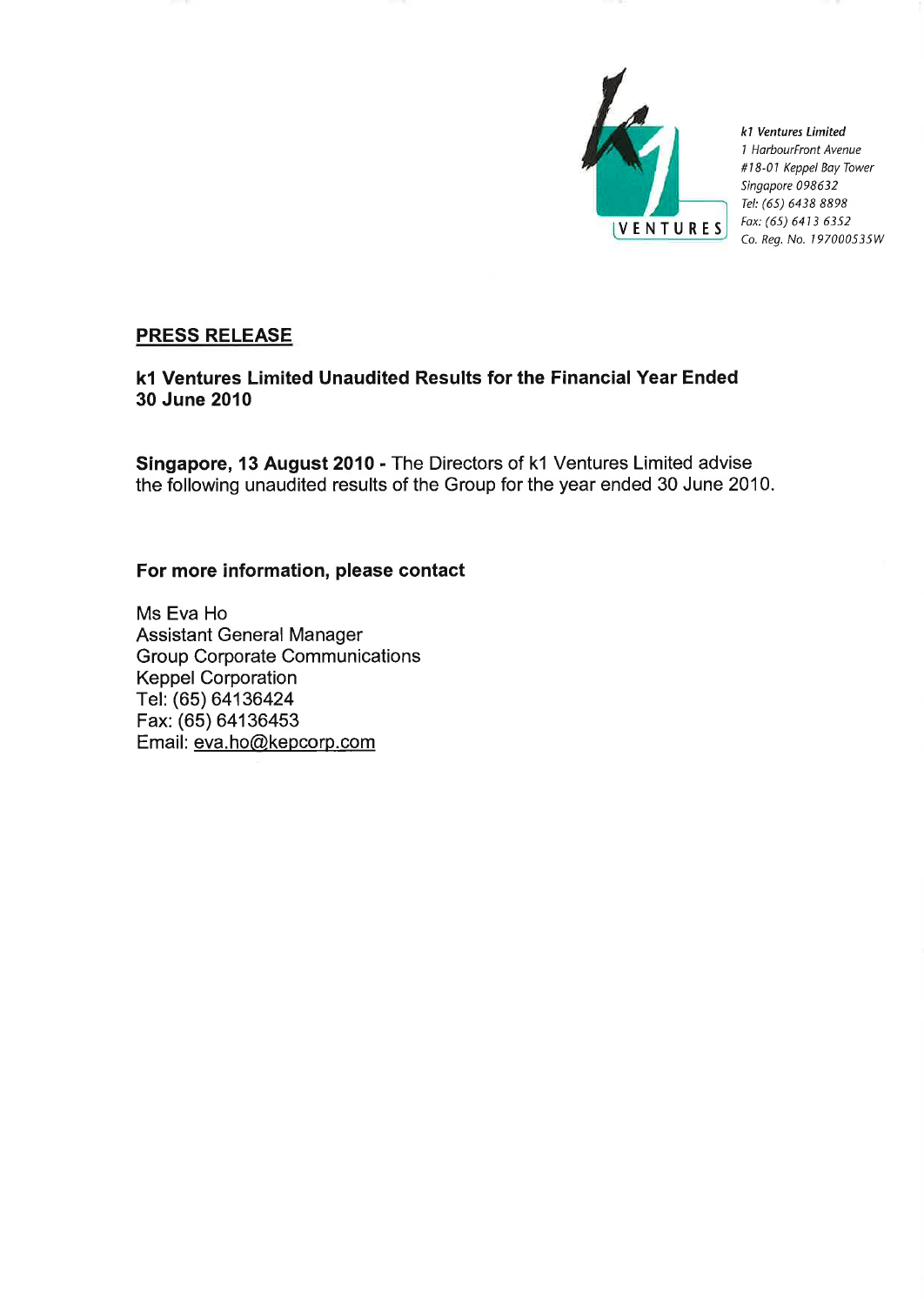# **K1 VENTURES LIMITED**

Co. Reg. No. 197000535W (Incorporated in the Republic of Singapore)

# **FULL YEAR 2010 FINANCIAL STATEMENTS & DIVIDEND ANNOUNCEMENT**

# **TABLE OF CONTENTS**

| Paragraph      | <b>Description</b>                                      | Page           |
|----------------|---------------------------------------------------------|----------------|
|                | <b>FINANCIAL STATEMENTS &amp; DIVIDEND ANNOUNCEMENT</b> | $1 - 14$       |
| 1              | GROUP PROFIT AND LOSS ACCOUNT                           | 1              |
| $\overline{c}$ | CONSOLIDATED STATEMENT OF COMPREHENSIVE INCOME          | 4              |
| 3              | <b>BALANCE SHEETS</b>                                   | 5              |
| 4              | STATEMENTS OF CHANGES IN EQUITY                         | $\overline{7}$ |
| 5              | CONSOLIDATED STATEMENT OF CASH FLOWS                    | 9              |
| 6              | <b>AUDIT</b>                                            | 10             |
| 7              | <b>AUDITORS' REPORT</b>                                 | 10             |
| 8              | <b>ACCOUNTING POLICIES</b>                              | 10             |
| 9              | CHANGES IN THE ACCOUNTING POLICIES                      | 10             |
| 10             | <b>REVIEW OF GROUP PERFORMANCE</b>                      | 10             |
| 11             | <b>VARIANCE FROM FORECAST STATEMENT</b>                 | 11             |
| 12             | <b>PROSPECTS</b>                                        | 11             |
| 13             | <b>DIVIDEND</b>                                         | 11             |
| 14             | <b>SEGMENT ANALYSIS</b>                                 | 12             |
| 15             | REVIEW OF SEGMENT PERFORMANCE                           | 14             |
| 16             | INTERESTED PERSON TRANSACTIONS                          | 14             |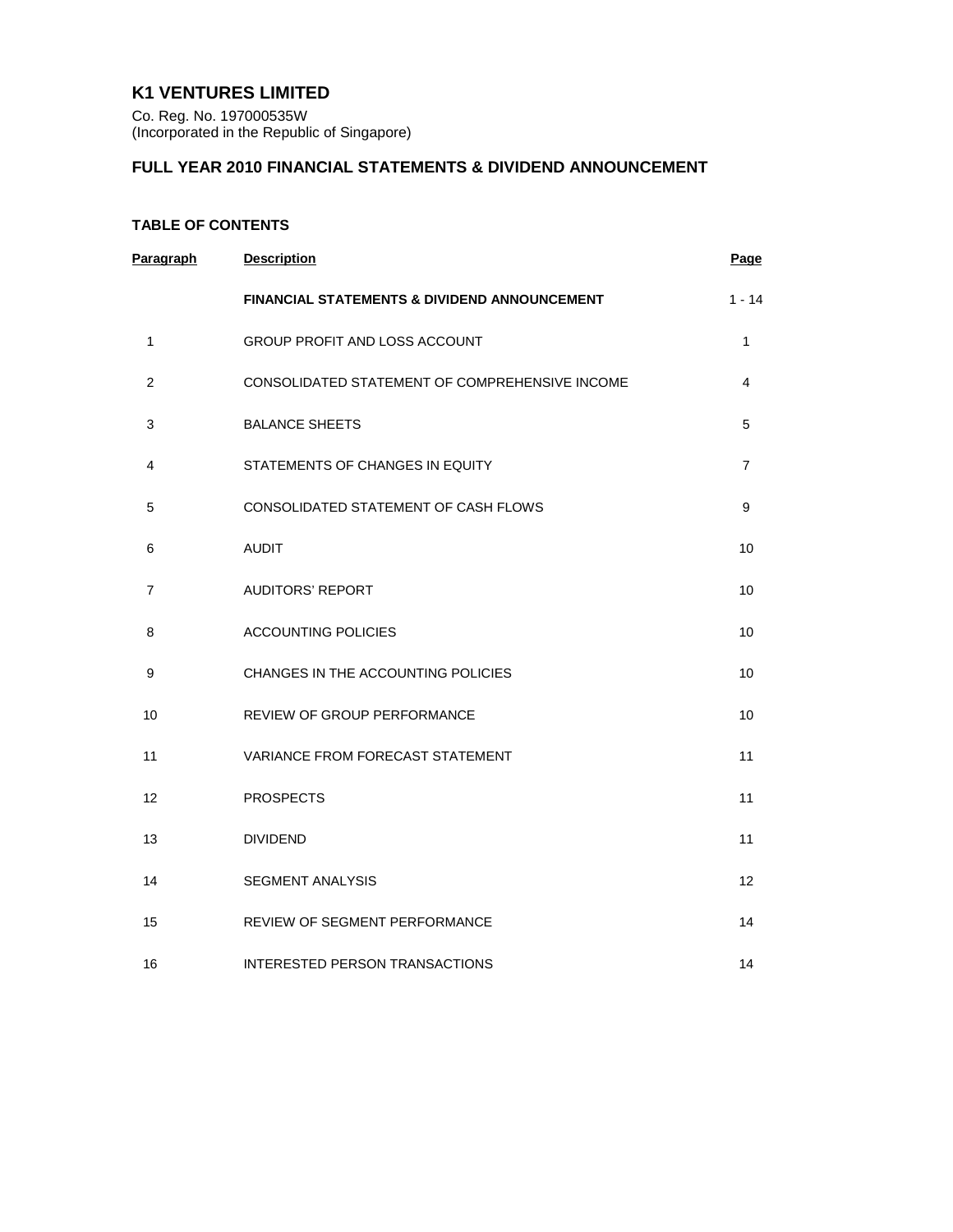# **K1 VENTURES LIMITED**

## **FULL YEAR 2010 FINANCIAL STATEMENTS & DIVIDEND ANNOUNCEMENT**

## **UNAUDITED RESULTS FOR THE YEAR ENDED 30 JUNE 2010**

The Directors of **k1 Ventures Limited** advise the following unaudited results of the Group for the year ended 30 June 2010.

### **1. GROUP PROFIT AND LOSS ACCOUNT for the year ended 30 June 2010**

|                                                                                                                                                    | Note                             | 1 Jul 09<br>to<br>30 Jun 10<br>\$'000                      | 1 Jul 08<br>to<br>30 Jun 09<br>\$'000          | $+$ /(-) %                                      |
|----------------------------------------------------------------------------------------------------------------------------------------------------|----------------------------------|------------------------------------------------------------|------------------------------------------------|-------------------------------------------------|
| Revenue                                                                                                                                            | 1a                               | 70,913                                                     | 99,132                                         | (28.5)                                          |
| Raw materials and consumables used<br>Staff costs<br>Depreciation and amortisation<br>Fixed assets impairment loss<br>Other operating expenses     |                                  | (3,009)<br>(11, 144)<br>(50, 163)<br>(36, 737)<br>(18,054) | (5, 181)<br>(11, 926)<br>(53, 738)<br>(23,827) | (41.9)<br>(6.6)<br>(6.7)<br><b>NM</b><br>(24.2) |
| <b>Operating (loss)/profit</b><br>Finance expenses<br>Foreign exchange (loss)/gain<br>Share of results of associated<br>company and joint ventures |                                  | (48, 194)<br>(8,799)<br>(554)<br>10,436                    | 4,460<br>(13, 554)<br>2,778<br>12,452          | <b>NM</b><br>(35.1)<br>NM<br>(16.2)             |
| (Loss)/profit before taxation<br>Taxation                                                                                                          |                                  | (47, 111)<br>19,216                                        | 6,136<br>(195)                                 | <b>NM</b><br><b>NM</b>                          |
| (Loss)/profit for the year                                                                                                                         |                                  | (27, 895)                                                  | 5,941                                          | <b>NM</b>                                       |
| Attributable to:<br>Shareholders of the Company<br>Non-controlling interests                                                                       |                                  | (22, 651)<br>(5, 244)<br>(27, 895)                         | 5,306<br>635<br>5,941                          | <b>NM</b><br><b>NM</b><br><b>NM</b>             |
| <b>EBITDA*</b>                                                                                                                                     |                                  | 48,588                                                     | 73,428                                         | (33.8)                                          |
| (Loss)/earnings per ordinary share<br>- basic<br>- diluted                                                                                         | 1 <sub>d</sub><br>1 <sub>d</sub> | $(1.05)$ cts<br>$(1.05)$ cts                               | $0.25$ cts<br>$0.25$ cts                       | <b>NM</b><br><b>NM</b>                          |

\* EBITDA is defined as profit before tax, finance expenses, depreciation & amortisation and fixed assets impairment loss.

\*\* NM - Not meaningful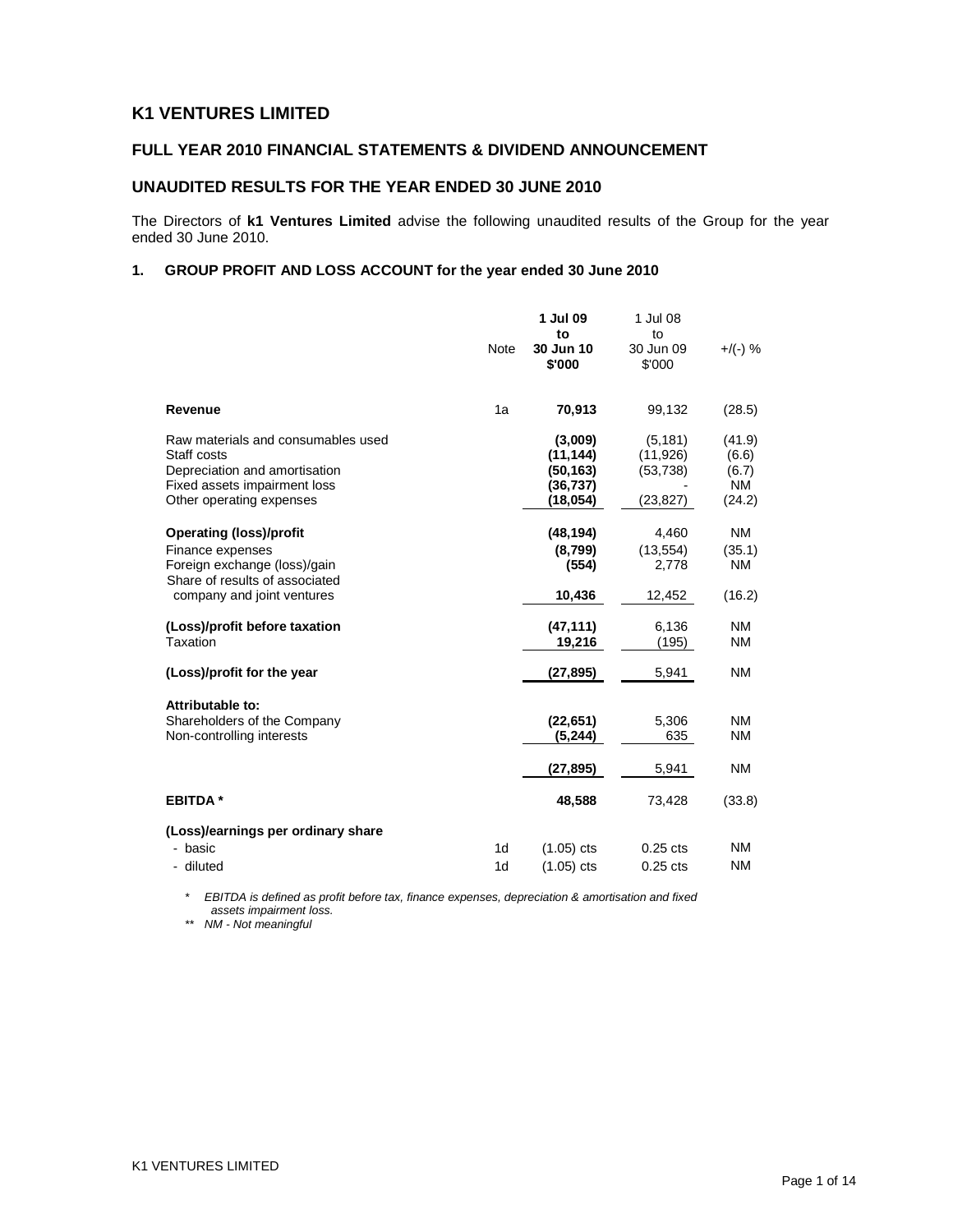### **NOTES TO GROUP PROFIT AND LOSS ACCOUNT**

1a. Breakdown of revenue

|                                     | 1 Jul 09<br>to<br>30 Jun 10<br>\$'000 | 1 Jul 08<br>to<br>30 Jun 09<br>\$'000 | $+/(-)$<br>$\%$ |
|-------------------------------------|---------------------------------------|---------------------------------------|-----------------|
| Revenue from transportation leasing | 54,207                                | 86,294                                | (37.2)          |
| Proceeds from sale of investments   | 4,851                                 | 1,496                                 | 224.3           |
| Interest income from:               |                                       |                                       |                 |
| - Related parties                   | 346                                   | 1,149                                 | (69.9)          |
| - Others                            | 669                                   | 668                                   | 0.1             |
| <b>Others</b>                       | 10,840                                | 9,525                                 | 13.8            |
|                                     | 70,913                                | 99,132                                | (28.5)          |

1b. Pre-tax profit of the Group is arrived at after crediting/(charging) the following:

|                                                        | 1 Jul 09<br>to<br>30 Jun 10<br>\$'000 | 1 Jul 08<br>to<br>30 Jun 09<br>\$'000 | $+/(-)$<br>% |
|--------------------------------------------------------|---------------------------------------|---------------------------------------|--------------|
| Profit on disposal of fixed assets                     | 6.451                                 | 3,657                                 | 76.4         |
| Profit on sale of investments                          | 4,851                                 | 1.496                                 | 224.3        |
| Write-back of provision/(provision) for doubtful debts | 32                                    | (54)                                  | <b>NM</b>    |
| Fixed assets impairment loss #                         | (36,737)                              |                                       | NM           |

# Impairment loss related to write-down of locomotives and railcars under the Group's transportation leasing segment.

1c. There was no material adjustment for under or over provision of tax in respect of prior years.

## 1d. (Loss)/earnings per ordinary share

|                                                                                                              |              | <b>GROUP</b> |              |
|--------------------------------------------------------------------------------------------------------------|--------------|--------------|--------------|
|                                                                                                              | 1 Jul 09     | 1 Jul 08     |              |
|                                                                                                              | to           | to           | $+/(-)$<br>% |
|                                                                                                              | 30 Jun 10    | 30 Jun 09    |              |
| (Loss)/earnings per ordinary share of the Group based on<br>net (loss)/profit attributable to shareholders:- |              |              |              |
| Based on weighted average number of shares<br>(i)                                                            | $(1.05)$ cts | $0.25$ cts   | <b>NM</b>    |
| - Weighted average number of shares ('000)                                                                   | 2,165,617    | 2,165,603    |              |
| (ii)<br>On a fully diluted basis                                                                             | $(1.05)$ cts | $0.25$ cts   | <b>NM</b>    |
| - Adjusted weighted average number of shares ('000)                                                          | 2,165,617    | 2,165,677    |              |

1e. There was no extraordinary item during the year.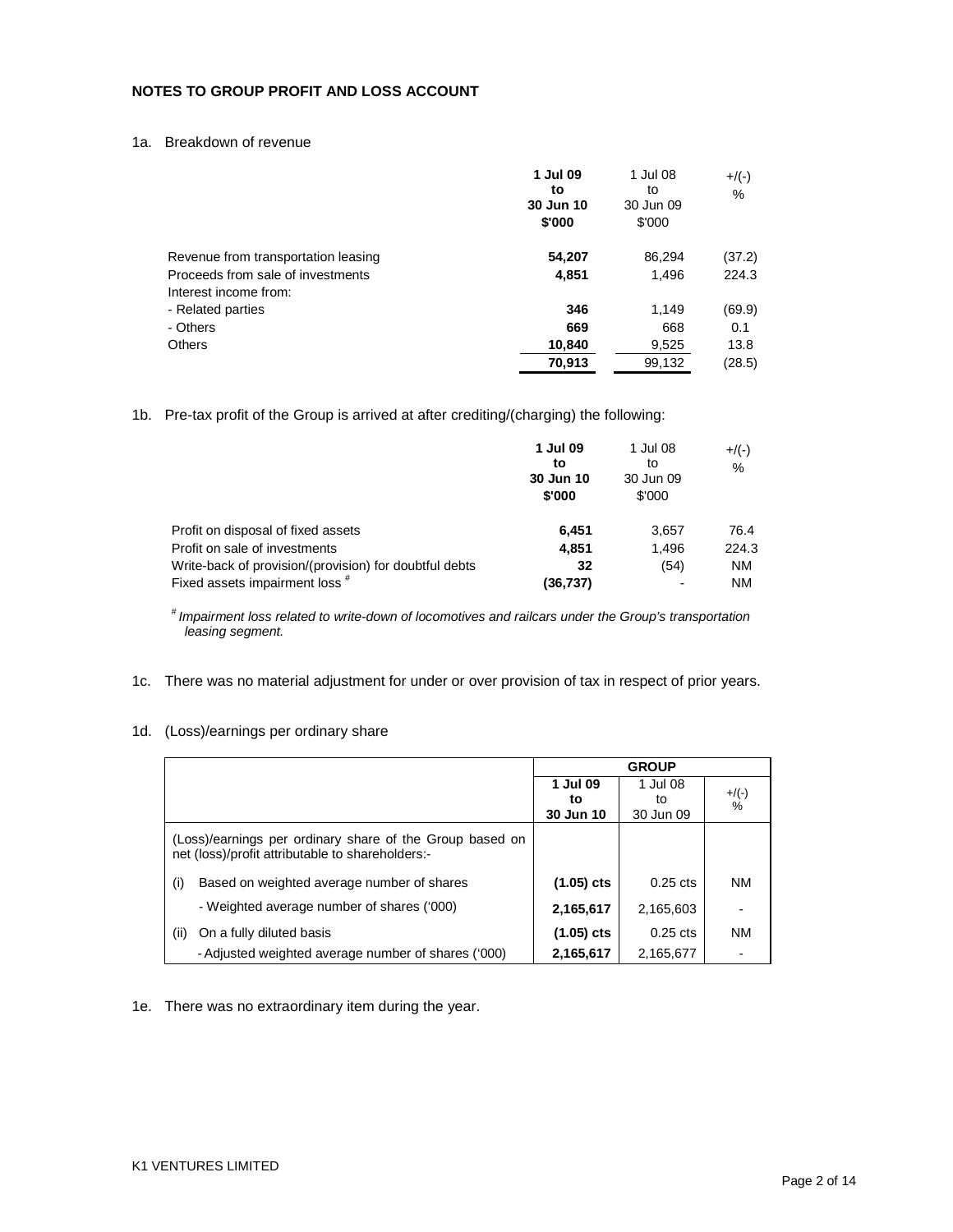# 1f. Breakdown of revenue and operating (loss)/profit

|                                                         | <b>GROUP</b> |           |           |
|---------------------------------------------------------|--------------|-----------|-----------|
|                                                         | 1 Jul 09     | 1 Jul 08  | $+$ /(-)  |
|                                                         | to           | to        | $\%$      |
|                                                         | 30 Jun 10    | 30 Jun 09 |           |
| <b>First half</b>                                       |              |           |           |
| Revenue reported for first half year                    | 39,154       | 52,879    | (26.0)    |
|                                                         |              |           |           |
| Operating (loss)/profit after tax before deducting non- | (949)        | 6,607     | <b>NM</b> |
| controlling interests reported for first half year      |              |           |           |
| <b>Second half</b>                                      |              |           |           |
|                                                         |              |           |           |
| Revenue reported for second half year                   | 31,759       | 46,253    | (31.3)    |
|                                                         |              |           |           |
| Operating loss after tax before deducting non-          | (26, 946)    | (666)     | >500.00   |
| controlling interests reported for second half year     |              |           |           |
|                                                         |              |           |           |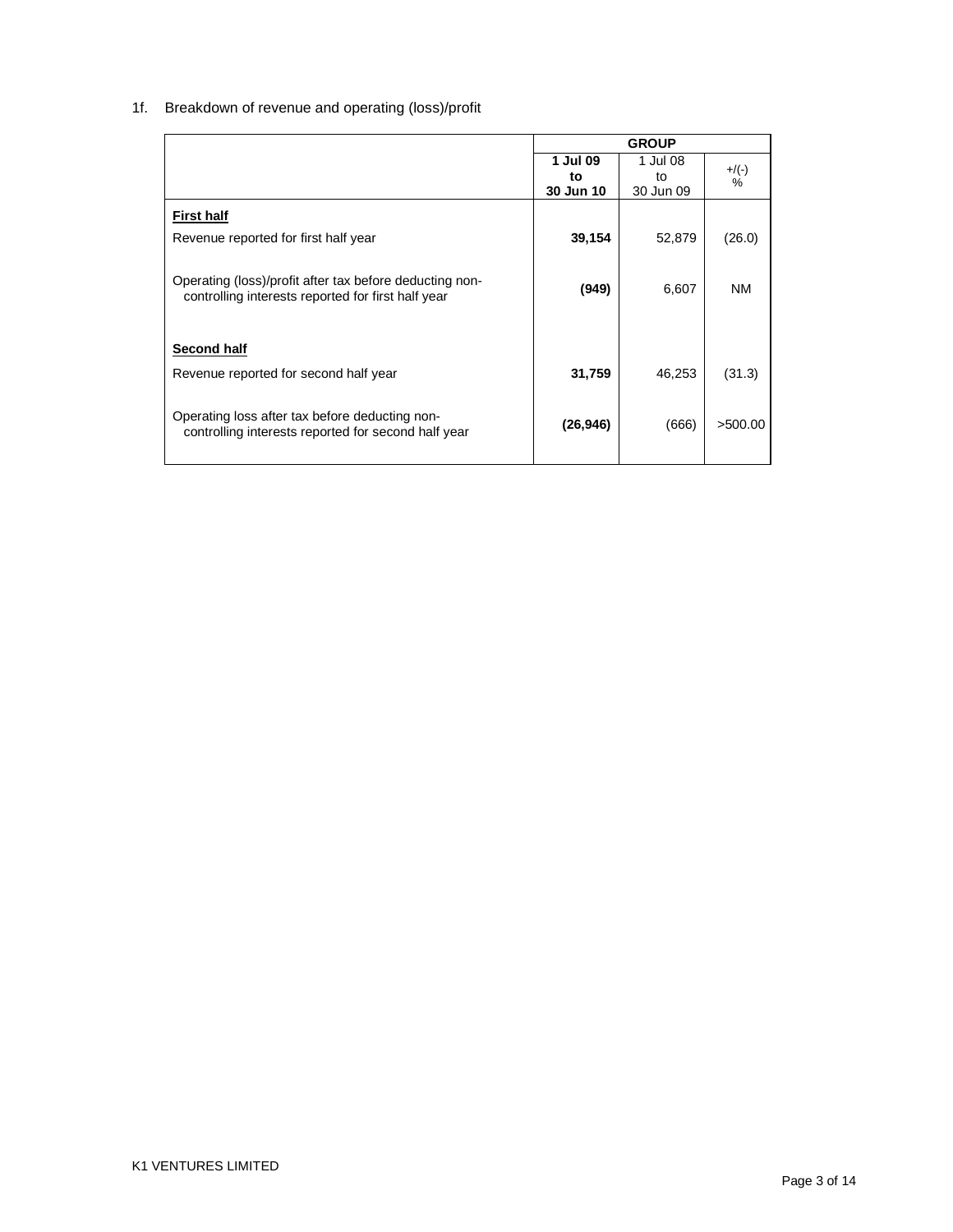# **2. CONSOLIDATED STATEMENT OF COMPREHENSIVE INCOME for the year ended 30 June 2010**

|                                                                                                   | 1 Jul 09<br>to<br>30 Jun 10<br>\$'000 | 1 Jul 08<br>to<br>30 Jun 09<br>\$'000 | $+$ /(-) % |
|---------------------------------------------------------------------------------------------------|---------------------------------------|---------------------------------------|------------|
| (Loss)/profit for the year                                                                        | (27, 895)                             | 5,941                                 | <b>NM</b>  |
| Fair value changes on available-for-sale investments                                              | 12,162                                | (44, 949)                             | <b>NM</b>  |
| Fair value gain on available-for-sale assets realised<br>& transferred to profit and loss account | (3,091)                               | (1, 143)                              | 170.4      |
| Fair value changes on cash flow hedges                                                            |                                       | 310                                   | <b>NM</b>  |
| Exchange differences arising on consolidation                                                     | (12, 254)                             | 21,306                                | <b>NM</b>  |
| Currency translation gain transferred to profit<br>and loss account                               |                                       | (5)                                   | <b>NM</b>  |
| Share of other comprehensive (expense)/<br>income of joint venture                                | (778)                                 | 105                                   | ΝM         |
| Other comprehensive expense for the year                                                          | (3,961)                               | (24, 376)                             | (83.8)     |
| Total comprehensive expense for the year                                                          | (31, 856)                             | (18, 435)                             | 72.8       |
| Attributable to:                                                                                  |                                       |                                       |            |
| Shareholders of the Company                                                                       | (24, 593)                             | (22, 333)                             | 10.1       |
| Non-controlling interests                                                                         | (7, 263)                              | 3,898                                 | <b>NM</b>  |
|                                                                                                   | (31, 856)                             | (18, 435)                             | 72.8       |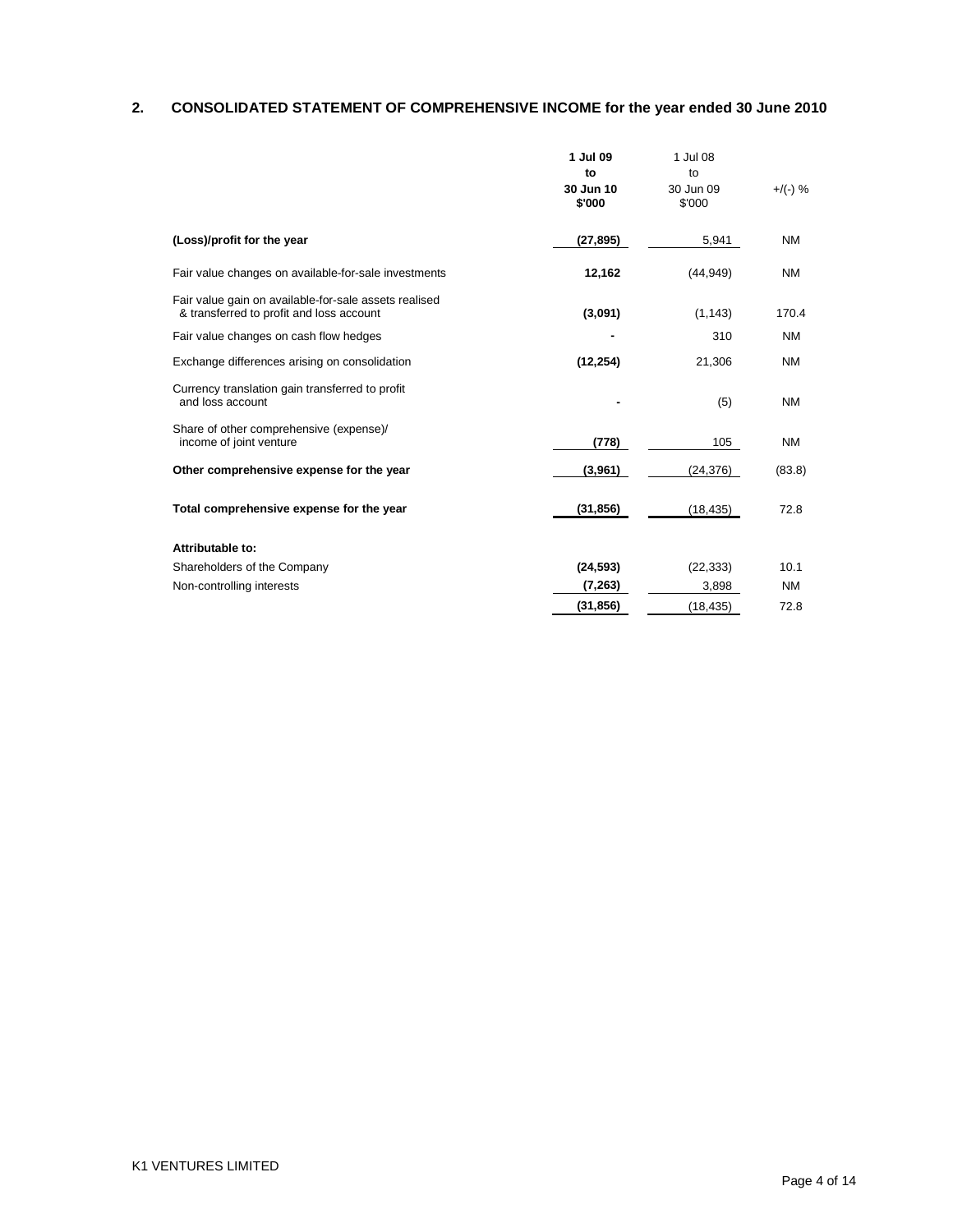## **3. BALANCE SHEETS as at 30 June 2010**

| Group<br>Company<br>As at<br>As at<br>As at<br>As at<br>30 Jun 10<br>30 Jun 10<br>30 Jun 09<br>30 Jun 09<br>\$'000<br>\$'000<br>\$'000<br>\$'000<br>Share capital<br>196,439<br>196,437<br>196,439<br>196,437<br><b>Reserves</b><br>182,281<br>223,116<br>106,495<br>116,096<br>378,720<br>302,934<br>312,533<br><b>Share capital &amp; reserves</b><br>419,553<br><b>Non-controlling interests</b><br>46,986<br>54,249<br><b>Capital employed</b><br>425,706<br>302,934<br>312,533<br>473,802<br><b>Represented by:</b><br><b>Fixed assets</b><br>298,550<br>408,232<br>288,314<br><b>Subsidiaries</b><br>288,314<br>Associated company and joint ventures<br>54,046<br>49,702<br><b>Available-for-sale investments</b><br>19,971<br>118,304<br>106,259<br>21,619<br><b>Other assets</b><br>1,715<br>3,266<br><b>Intangibles</b><br>193,406<br>204,338<br>308,285<br>309,933<br>666,021<br>771,797 |
|-----------------------------------------------------------------------------------------------------------------------------------------------------------------------------------------------------------------------------------------------------------------------------------------------------------------------------------------------------------------------------------------------------------------------------------------------------------------------------------------------------------------------------------------------------------------------------------------------------------------------------------------------------------------------------------------------------------------------------------------------------------------------------------------------------------------------------------------------------------------------------------------------------|
|                                                                                                                                                                                                                                                                                                                                                                                                                                                                                                                                                                                                                                                                                                                                                                                                                                                                                                     |
|                                                                                                                                                                                                                                                                                                                                                                                                                                                                                                                                                                                                                                                                                                                                                                                                                                                                                                     |
|                                                                                                                                                                                                                                                                                                                                                                                                                                                                                                                                                                                                                                                                                                                                                                                                                                                                                                     |
|                                                                                                                                                                                                                                                                                                                                                                                                                                                                                                                                                                                                                                                                                                                                                                                                                                                                                                     |
|                                                                                                                                                                                                                                                                                                                                                                                                                                                                                                                                                                                                                                                                                                                                                                                                                                                                                                     |
|                                                                                                                                                                                                                                                                                                                                                                                                                                                                                                                                                                                                                                                                                                                                                                                                                                                                                                     |
|                                                                                                                                                                                                                                                                                                                                                                                                                                                                                                                                                                                                                                                                                                                                                                                                                                                                                                     |
|                                                                                                                                                                                                                                                                                                                                                                                                                                                                                                                                                                                                                                                                                                                                                                                                                                                                                                     |
|                                                                                                                                                                                                                                                                                                                                                                                                                                                                                                                                                                                                                                                                                                                                                                                                                                                                                                     |
|                                                                                                                                                                                                                                                                                                                                                                                                                                                                                                                                                                                                                                                                                                                                                                                                                                                                                                     |
|                                                                                                                                                                                                                                                                                                                                                                                                                                                                                                                                                                                                                                                                                                                                                                                                                                                                                                     |
|                                                                                                                                                                                                                                                                                                                                                                                                                                                                                                                                                                                                                                                                                                                                                                                                                                                                                                     |
|                                                                                                                                                                                                                                                                                                                                                                                                                                                                                                                                                                                                                                                                                                                                                                                                                                                                                                     |
|                                                                                                                                                                                                                                                                                                                                                                                                                                                                                                                                                                                                                                                                                                                                                                                                                                                                                                     |
|                                                                                                                                                                                                                                                                                                                                                                                                                                                                                                                                                                                                                                                                                                                                                                                                                                                                                                     |
|                                                                                                                                                                                                                                                                                                                                                                                                                                                                                                                                                                                                                                                                                                                                                                                                                                                                                                     |
| <b>Current assets</b><br><b>Stocks</b>                                                                                                                                                                                                                                                                                                                                                                                                                                                                                                                                                                                                                                                                                                                                                                                                                                                              |
| 5,300<br>8,713                                                                                                                                                                                                                                                                                                                                                                                                                                                                                                                                                                                                                                                                                                                                                                                                                                                                                      |
| Amounts due from:<br>- subsidiaries                                                                                                                                                                                                                                                                                                                                                                                                                                                                                                                                                                                                                                                                                                                                                                                                                                                                 |
| 7<br>- associated company and joint ventures<br>294                                                                                                                                                                                                                                                                                                                                                                                                                                                                                                                                                                                                                                                                                                                                                                                                                                                 |
| 6,813<br>7,198<br>47<br><b>Debtors</b><br>23                                                                                                                                                                                                                                                                                                                                                                                                                                                                                                                                                                                                                                                                                                                                                                                                                                                        |
| 164,242<br>40,838<br>Bank balances, deposits & cash<br>184,814<br>47,428                                                                                                                                                                                                                                                                                                                                                                                                                                                                                                                                                                                                                                                                                                                                                                                                                            |
| 176,355<br>47,475                                                                                                                                                                                                                                                                                                                                                                                                                                                                                                                                                                                                                                                                                                                                                                                                                                                                                   |
| 201,019<br>40,868                                                                                                                                                                                                                                                                                                                                                                                                                                                                                                                                                                                                                                                                                                                                                                                                                                                                                   |
| <b>Current liabilities</b>                                                                                                                                                                                                                                                                                                                                                                                                                                                                                                                                                                                                                                                                                                                                                                                                                                                                          |
| 5,014<br>Creditors<br>4,886<br>34,381<br>34,430                                                                                                                                                                                                                                                                                                                                                                                                                                                                                                                                                                                                                                                                                                                                                                                                                                                     |
| Amounts due to:<br>- subsidiaries<br>1,463<br>762                                                                                                                                                                                                                                                                                                                                                                                                                                                                                                                                                                                                                                                                                                                                                                                                                                                   |
| 42<br>- associated company and joint ventures<br>135                                                                                                                                                                                                                                                                                                                                                                                                                                                                                                                                                                                                                                                                                                                                                                                                                                                |
| Term loans<br>1,740<br>2,877                                                                                                                                                                                                                                                                                                                                                                                                                                                                                                                                                                                                                                                                                                                                                                                                                                                                        |
| Provision for taxation<br>46,388<br>2,055<br>2,055<br>46,116                                                                                                                                                                                                                                                                                                                                                                                                                                                                                                                                                                                                                                                                                                                                                                                                                                        |
| 53,184<br>54,014<br>37,899<br>37,247                                                                                                                                                                                                                                                                                                                                                                                                                                                                                                                                                                                                                                                                                                                                                                                                                                                                |
| 123,171<br>2,969<br>10,228<br>Net current assets<br>147,005                                                                                                                                                                                                                                                                                                                                                                                                                                                                                                                                                                                                                                                                                                                                                                                                                                         |
|                                                                                                                                                                                                                                                                                                                                                                                                                                                                                                                                                                                                                                                                                                                                                                                                                                                                                                     |
| <b>Non-current liabilities</b>                                                                                                                                                                                                                                                                                                                                                                                                                                                                                                                                                                                                                                                                                                                                                                                                                                                                      |
| Term loans<br>218,172<br>272,828                                                                                                                                                                                                                                                                                                                                                                                                                                                                                                                                                                                                                                                                                                                                                                                                                                                                    |
| Deferred liabilities<br>2,332<br>933                                                                                                                                                                                                                                                                                                                                                                                                                                                                                                                                                                                                                                                                                                                                                                                                                                                                |
| Deferred taxation<br>8,320<br>7,628<br>142,982<br>171,239                                                                                                                                                                                                                                                                                                                                                                                                                                                                                                                                                                                                                                                                                                                                                                                                                                           |
| 8,320<br>363,486<br>445,000<br>7,628                                                                                                                                                                                                                                                                                                                                                                                                                                                                                                                                                                                                                                                                                                                                                                                                                                                                |
| 302,934<br>312,533<br><b>Net assets</b><br>425,706<br>473,802                                                                                                                                                                                                                                                                                                                                                                                                                                                                                                                                                                                                                                                                                                                                                                                                                                       |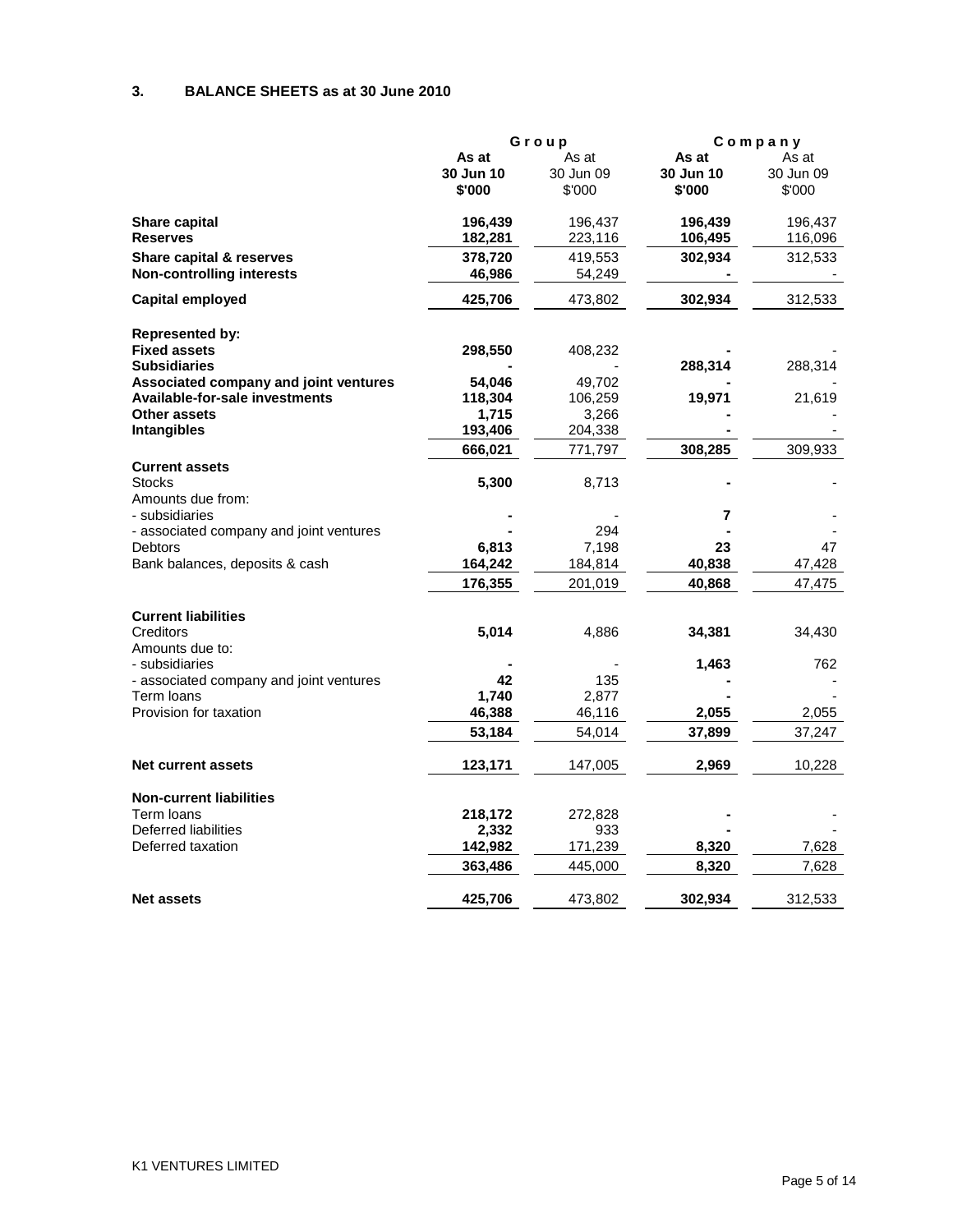#### **NOTES TO BALANCE SHEETS**

#### 3a. Group's borrowings and debt securities

(i) Amount repayable in one year or less, or on demand

| As at 30 Jun 10 |                  | As at 30 Jun 09      |                          |  |
|-----------------|------------------|----------------------|--------------------------|--|
| <b>Secured</b>  | <b>Unsecured</b> | Secured<br>Unsecured |                          |  |
| \$'000          | \$'000           | \$'000               | \$'000                   |  |
| 1.740           | -                | 2.877                | $\overline{\phantom{0}}$ |  |

#### (ii) Amount repayable after one year

| As at 30 Jun 10 |                  | As at 30 Jun 09      |                          |  |
|-----------------|------------------|----------------------|--------------------------|--|
| <b>Secured</b>  | <b>Unsecured</b> | Secured<br>Unsecured |                          |  |
| \$'000          | \$'000           | \$'000               | \$'000                   |  |
| 218,172         | -                | 272.828              | $\overline{\phantom{0}}$ |  |

#### (iii) Details of any collateral

The term loans pertain to debt financing taken up by Helm and are pledged against the assets of Helm. The net book value of the fixed assets and other assets pledged to financial institutions amounted to \$402 million (June 2009: \$515 million).

#### 3b. Net asset value

|                                                                                             |                  | <b>GROUP</b>     | <b>COMPANY</b>   |                  |                  |           |
|---------------------------------------------------------------------------------------------|------------------|------------------|------------------|------------------|------------------|-----------|
|                                                                                             | As at            | As at            |                  | As at            | As at            |           |
|                                                                                             | 30 Jun 10        | 30 Jun 09        | $+$ /(-)%        | 30 Jun 10        | 30 Jun 09        | $+$ /(-)% |
| Net asset value<br>per ordinary share #<br>Net tangible asset value<br>per ordinary share # | \$0.17<br>\$0.09 | \$0.19<br>\$0.10 | (10.5)<br>(10.0) | \$0.14<br>\$0.14 | \$0.14<br>\$0.14 | ۰         |

# Based on issued share capital of 2,165,618,003 ordinary shares as at the end of the financial year (June 2009: 2,165,603,003).

#### 3c. Balance sheet review

Group shareholders' funds decreased from \$419.6 million as at 30 June 2009 to \$378.7 million as at 30 June 2010 principally due to a dividend distribution to shareholders of \$16.2 million in November 2009 and a loss of \$22.7 million for the year. The loss for the year ended 30 June 2010 was primarily the result of a fixed assets impairment loss associated with the write-down of rail equipment available for lease at Helm. An upward revaluation of the Group's investment in McMoRan Exploration Co. ("MMR") was reduced by a decrease in translation reserves as a result of currency fluctuations in the US dollar.

Group total assets of \$842.4 million at 30 June 2010 were \$130.4 million less than at 30 June 2009. The decrease in total assets was primarily due to the above-mentioned fixed assets impairment loss, the sale and depreciation of fixed assets, a decrease in cash principally related to the dividend distribution and term loan repayment, and foreign translation adjustments partially offset by the upward revaluation of the Group's investment in MMR.

Group total liabilities decreased by \$82.3 million to \$416.7 million as at 30 June 2010 compared to \$499.0 million at 30 June 2009. This decrease was driven by the reduction of Helm's term loan, a decline in deferred taxation, and related foreign translation adjustments.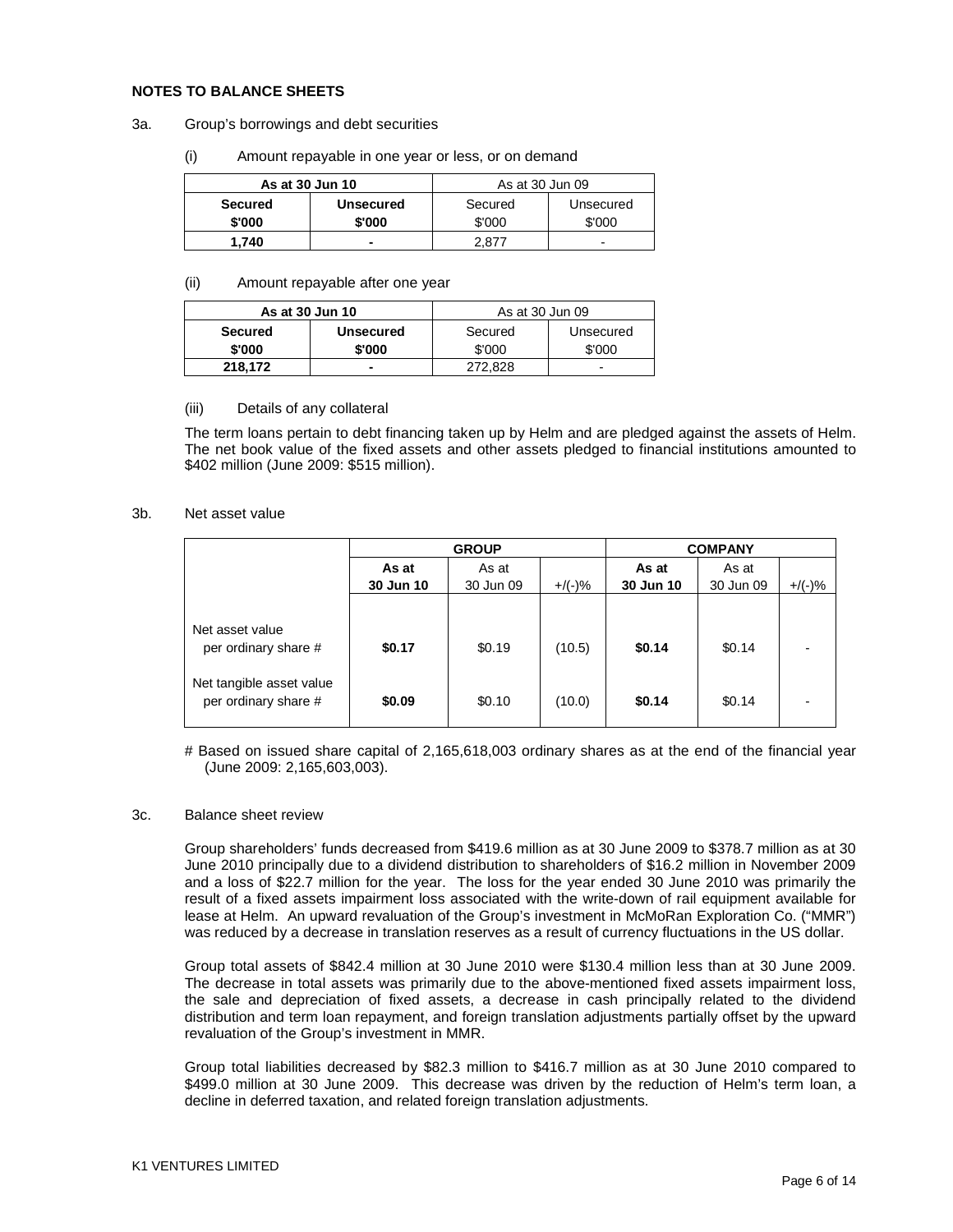## **4. STATEMENTS OF CHANGES IN EQUITY**

# 4a. Group Statement of Changes in Equity for the year ended 30 June 2010

|                                | Attributable to equity holders of the Company |                 |                          |                 |                 |                  |                 |
|--------------------------------|-----------------------------------------------|-----------------|--------------------------|-----------------|-----------------|------------------|-----------------|
|                                |                                               |                 | Foreign                  |                 |                 |                  |                 |
|                                |                                               |                 | <b>Exchange</b>          |                 | Share           | Non-             |                 |
|                                | <b>Share</b>                                  | Capital         | <b>Translation</b>       | Revenue         | Capital &       | controlling      | Capital         |
|                                | Capital                                       | <b>Reserves</b> | <b>Account</b>           | <b>Reserves</b> | <b>Reserves</b> | <b>Interests</b> | <b>Employed</b> |
|                                | \$'000                                        | \$'000          | \$'000                   | \$'000          | \$'000          | \$'000           | \$'000          |
| 2010                           |                                               |                 |                          |                 |                 |                  |                 |
| As at 1 July 2009              | 196,437                                       | 2,816           | (38, 964)                | 259,264         | 419,553         | 54,249           | 473,802         |
| Total comprehensive income/    |                                               |                 |                          |                 |                 |                  |                 |
| (expense) for the year         |                                               | 8,452           | (10, 394)                | (22, 651)       | (24, 593)       | (7, 263)         | (31, 856)       |
| Dividend paid                  | $\blacksquare$                                |                 | $\blacksquare$           | (16, 242)       | (16, 242)       |                  | (16, 242)       |
| Shares issued                  | $\mathbf{2}$                                  |                 |                          |                 | 2               |                  | $\mathbf{2}$    |
| As at 30 June 2010             | 196,439                                       | 11,268          | (49, 358)                | 220,371         | 378,720         | 46,986           | 425,706         |
|                                |                                               |                 |                          |                 |                 |                  |                 |
|                                |                                               |                 |                          |                 |                 |                  |                 |
|                                |                                               |                 |                          |                 |                 |                  |                 |
| 2009                           |                                               |                 |                          |                 |                 |                  |                 |
| As at 1 July 2008              | 196,437                                       | 48,493          | (56,998)                 | 362,234         | 550,166         | 50,358           | 600,524         |
| Total comprehensive (expense)/ |                                               |                 |                          |                 |                 |                  |                 |
| income for the year            |                                               | (45, 677)       | 18,034                   | 5,310           | (22, 333)       | 3,898            | (18, 435)       |
| Dividend paid                  |                                               |                 | $\overline{\phantom{a}}$ | (108, 280)      | (108, 280)      |                  | (108, 280)      |
| Capital distribution           |                                               |                 |                          |                 |                 | (7)              | (7)             |
| As at 30 June 2009             | 196,437                                       | 2,816           | (38, 964)                | 259,264         | 419,553         | 54,249           | 473,802         |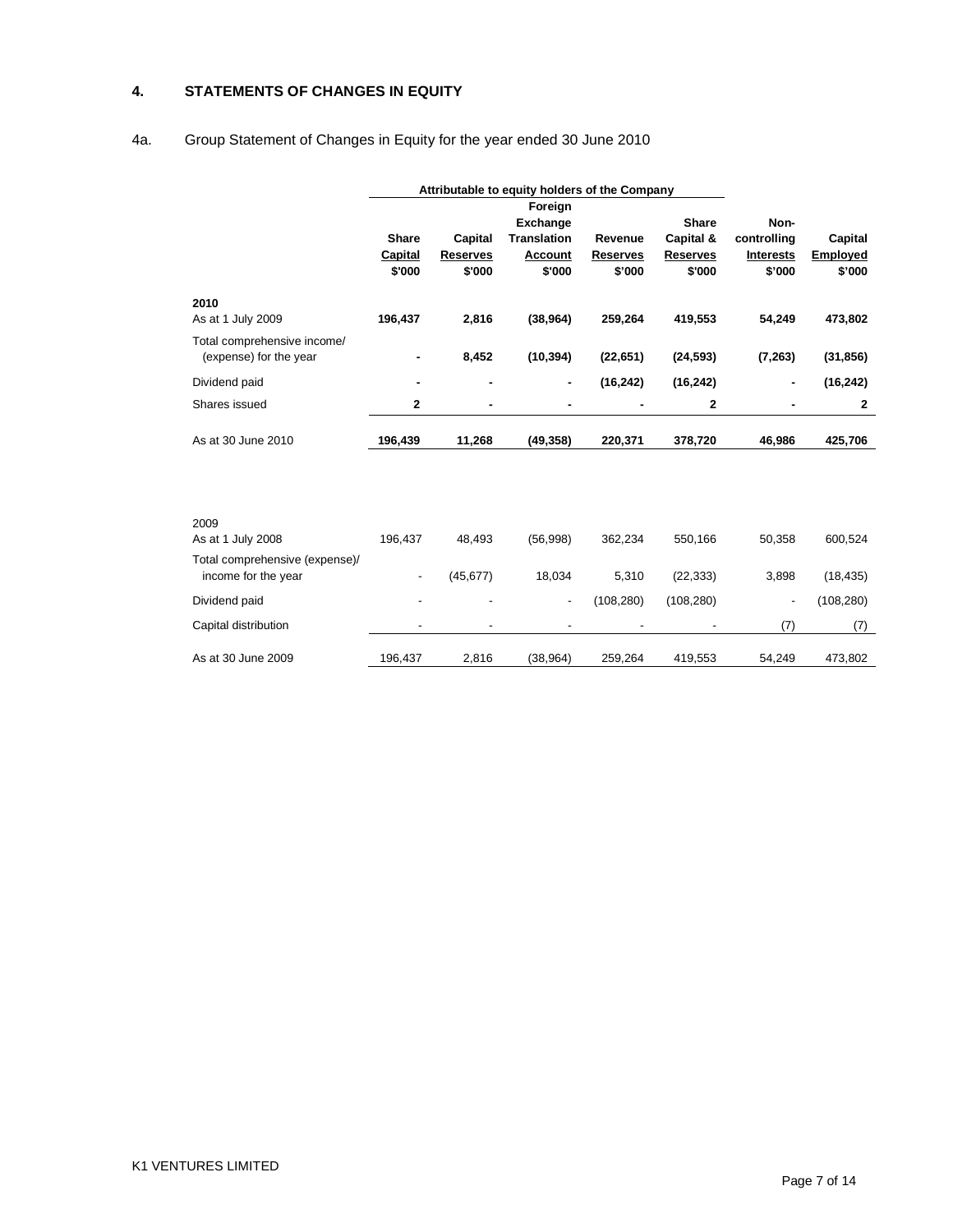## 4b. Company Statement of Changes in Equity for the year ended 30 June 2010

|                                                       | <b>Share</b><br>Capital<br>\$'000 | Capital<br><b>Reserves</b><br>\$'000 | Revenue<br><b>Reserves</b><br>\$'000 | <u>Total</u><br>\$'000 |
|-------------------------------------------------------|-----------------------------------|--------------------------------------|--------------------------------------|------------------------|
| 2010<br>As at 1 July 2009                             | 196,437                           | 2,477                                | 113,619                              | 312,533                |
| Total comprehensive (expense)/                        |                                   |                                      |                                      |                        |
| income for the year                                   |                                   | (1,282)                              | 7,923                                | 6,641                  |
| Dividend paid                                         |                                   |                                      | (16, 242)                            | (16, 242)              |
| Shares issued                                         | $\mathbf{2}$                      |                                      |                                      | $\mathbf{2}$           |
| As at 30 June 2010                                    | 196,439                           | 1,195                                | 105,300                              | 302,934                |
|                                                       |                                   |                                      |                                      |                        |
| 2009                                                  |                                   |                                      |                                      |                        |
| As at 1 July 2008                                     | 196,437                           | 5,351                                | 220,050                              | 421,838                |
| Total comprehensive (expense)/<br>income for the year |                                   | (2,874)                              | 1,849                                | (1,025)                |
| Dividend paid                                         |                                   |                                      | (108, 280)                           | (108,280)              |
| As at 30 June 2009                                    | 196,437                           | 2,477                                | 113,619                              | 312,533                |

## 4c. Share capital

Since 30 June 2009, the Company issued 15,000 ordinary shares upon the exercise of options granted to employees under the Keppel Marine Share Option Scheme 1990. As at 30 June 2010, there were no unexercised options for unissued ordinary shares (June 2009: 140,000) under the Keppel Marine Share Option Scheme 1990.

The issued share capital of the Company as at 30 June 2010 was 2,165,618,003 ordinary shares.

As at 30 June 2010, the Company was not holding any treasury shares.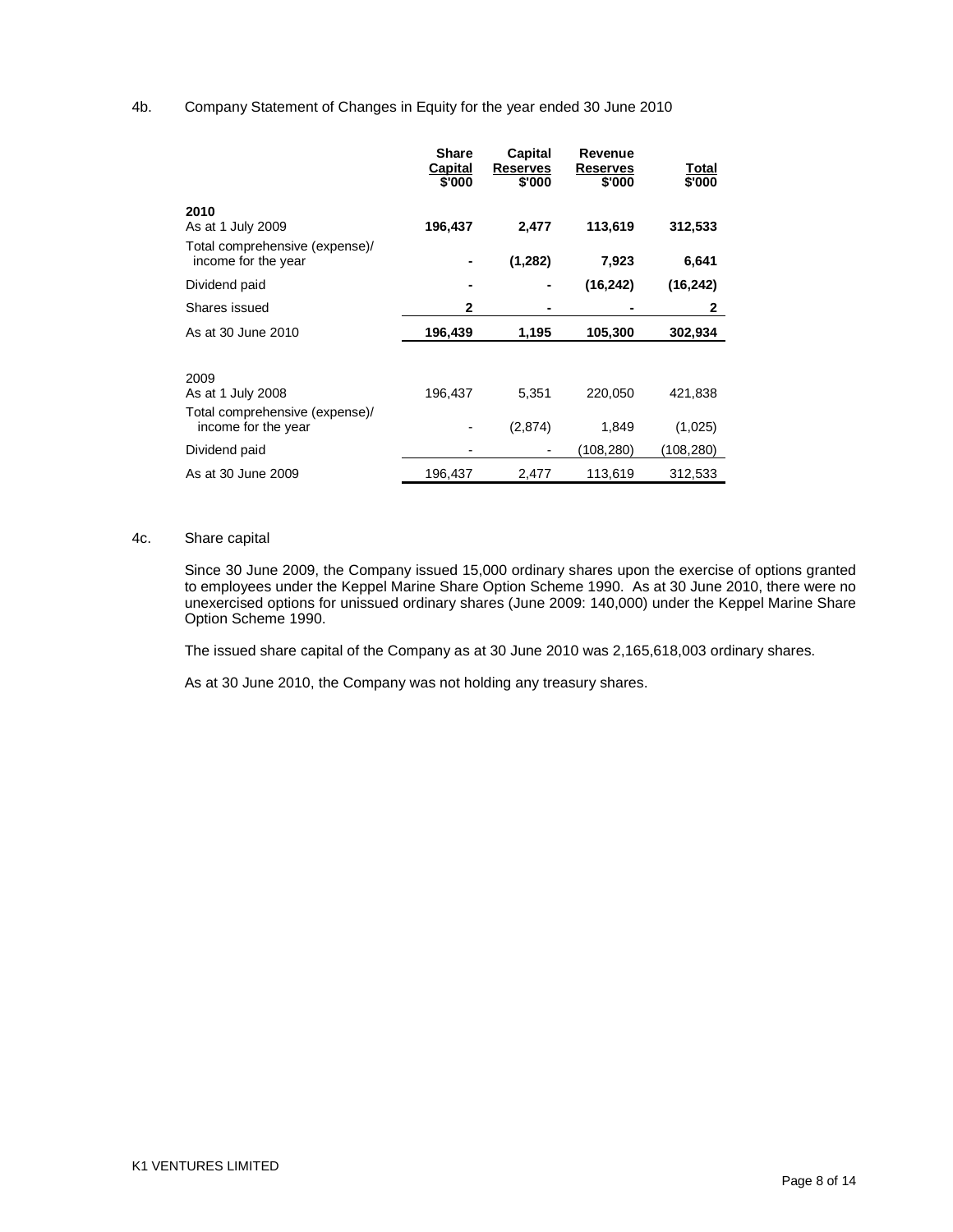## **5. CONSOLIDATED STATEMENT OF CASH FLOWS for the year ended 30 June 2010**

| Note<br>to<br>to<br>30 Jun 10<br>30 Jun 09<br>\$'000<br>\$'000<br><b>CASH FLOWS FROM OPERATING ACTIVITIES</b><br>Operating (loss)/profit<br>(48, 194)<br>4,460<br>Adjustments:<br>Depreciation and amortisation<br>50,163<br>53,738<br>Fixed assets impairment loss<br>36,737<br>Profit on disposal of fixed assets<br>(6, 451)<br>(3,657)<br>Profit on sale of investments<br>(4, 851)<br>(1, 496)<br>27,404<br>Cash flow from operations before changes in working capital<br>53,045<br>Working capital changes:<br><b>Stocks</b><br>3,112<br>3,605<br><b>Debtors</b><br>(2,072)<br>15,171<br>Creditors<br>1,677<br>(13, 593)<br>(2,609)<br>Translation of foreign subsidiaries and others<br>203<br>27,512<br>58,431<br>Interest paid<br>(7, 230)<br>(13,092)<br>(5,931)<br>Income taxes paid<br>(25, 338)<br>Net cash from operating activities<br>14,351<br>20,001<br><b>CASH FLOWS FROM INVESTING ACTIVITIES</b><br>Purchase of fixed assets<br>(2, 416)<br>(16, 836)<br>Proceeds from disposal of fixed assets<br>22,017<br>37,132<br>Proceeds from distributions from associated<br>company and joint venture<br>3,538<br>4,711<br>Net proceeds from disposal and capital distribution<br>of investments<br>5,104<br>12,207<br>Purchase of investment<br>(14)<br>(5,000)<br>Net cash from investing activities<br>28,229<br>32,214<br><b>CASH FLOWS FROM FINANCING ACTIVITIES</b><br>Proceeds from share issues<br>$\mathbf{2}$<br>(46, 358)<br>(39, 698)<br>Repayment of term loans<br>Dividend paid to shareholders of the Company<br>(16, 242)<br>(108,280)<br>Net cash used in financing activities<br>(62, 598)<br>(147,978)<br>Net decrease in cash and cash equivalents<br>(20, 018)<br>(95, 763)<br>277,799<br>Cash and cash equivalents as at beginning of year<br>184,814<br>Effects of exchange rate changes on cash and cash equivalents<br>(554)<br>2,778<br>5a<br>Cash and cash equivalents at end of year<br>184,814<br>164,242 |  | 1 Jul 09 | 1 Jul 08 |
|--------------------------------------------------------------------------------------------------------------------------------------------------------------------------------------------------------------------------------------------------------------------------------------------------------------------------------------------------------------------------------------------------------------------------------------------------------------------------------------------------------------------------------------------------------------------------------------------------------------------------------------------------------------------------------------------------------------------------------------------------------------------------------------------------------------------------------------------------------------------------------------------------------------------------------------------------------------------------------------------------------------------------------------------------------------------------------------------------------------------------------------------------------------------------------------------------------------------------------------------------------------------------------------------------------------------------------------------------------------------------------------------------------------------------------------------------------------------------------------------------------------------------------------------------------------------------------------------------------------------------------------------------------------------------------------------------------------------------------------------------------------------------------------------------------------------------------------------------------------------------------------------------------------------------------------------------------|--|----------|----------|
|                                                                                                                                                                                                                                                                                                                                                                                                                                                                                                                                                                                                                                                                                                                                                                                                                                                                                                                                                                                                                                                                                                                                                                                                                                                                                                                                                                                                                                                                                                                                                                                                                                                                                                                                                                                                                                                                                                                                                        |  |          |          |
|                                                                                                                                                                                                                                                                                                                                                                                                                                                                                                                                                                                                                                                                                                                                                                                                                                                                                                                                                                                                                                                                                                                                                                                                                                                                                                                                                                                                                                                                                                                                                                                                                                                                                                                                                                                                                                                                                                                                                        |  |          |          |
|                                                                                                                                                                                                                                                                                                                                                                                                                                                                                                                                                                                                                                                                                                                                                                                                                                                                                                                                                                                                                                                                                                                                                                                                                                                                                                                                                                                                                                                                                                                                                                                                                                                                                                                                                                                                                                                                                                                                                        |  |          |          |
|                                                                                                                                                                                                                                                                                                                                                                                                                                                                                                                                                                                                                                                                                                                                                                                                                                                                                                                                                                                                                                                                                                                                                                                                                                                                                                                                                                                                                                                                                                                                                                                                                                                                                                                                                                                                                                                                                                                                                        |  |          |          |
|                                                                                                                                                                                                                                                                                                                                                                                                                                                                                                                                                                                                                                                                                                                                                                                                                                                                                                                                                                                                                                                                                                                                                                                                                                                                                                                                                                                                                                                                                                                                                                                                                                                                                                                                                                                                                                                                                                                                                        |  |          |          |
|                                                                                                                                                                                                                                                                                                                                                                                                                                                                                                                                                                                                                                                                                                                                                                                                                                                                                                                                                                                                                                                                                                                                                                                                                                                                                                                                                                                                                                                                                                                                                                                                                                                                                                                                                                                                                                                                                                                                                        |  |          |          |
|                                                                                                                                                                                                                                                                                                                                                                                                                                                                                                                                                                                                                                                                                                                                                                                                                                                                                                                                                                                                                                                                                                                                                                                                                                                                                                                                                                                                                                                                                                                                                                                                                                                                                                                                                                                                                                                                                                                                                        |  |          |          |
|                                                                                                                                                                                                                                                                                                                                                                                                                                                                                                                                                                                                                                                                                                                                                                                                                                                                                                                                                                                                                                                                                                                                                                                                                                                                                                                                                                                                                                                                                                                                                                                                                                                                                                                                                                                                                                                                                                                                                        |  |          |          |
|                                                                                                                                                                                                                                                                                                                                                                                                                                                                                                                                                                                                                                                                                                                                                                                                                                                                                                                                                                                                                                                                                                                                                                                                                                                                                                                                                                                                                                                                                                                                                                                                                                                                                                                                                                                                                                                                                                                                                        |  |          |          |
|                                                                                                                                                                                                                                                                                                                                                                                                                                                                                                                                                                                                                                                                                                                                                                                                                                                                                                                                                                                                                                                                                                                                                                                                                                                                                                                                                                                                                                                                                                                                                                                                                                                                                                                                                                                                                                                                                                                                                        |  |          |          |
|                                                                                                                                                                                                                                                                                                                                                                                                                                                                                                                                                                                                                                                                                                                                                                                                                                                                                                                                                                                                                                                                                                                                                                                                                                                                                                                                                                                                                                                                                                                                                                                                                                                                                                                                                                                                                                                                                                                                                        |  |          |          |
|                                                                                                                                                                                                                                                                                                                                                                                                                                                                                                                                                                                                                                                                                                                                                                                                                                                                                                                                                                                                                                                                                                                                                                                                                                                                                                                                                                                                                                                                                                                                                                                                                                                                                                                                                                                                                                                                                                                                                        |  |          |          |
|                                                                                                                                                                                                                                                                                                                                                                                                                                                                                                                                                                                                                                                                                                                                                                                                                                                                                                                                                                                                                                                                                                                                                                                                                                                                                                                                                                                                                                                                                                                                                                                                                                                                                                                                                                                                                                                                                                                                                        |  |          |          |
|                                                                                                                                                                                                                                                                                                                                                                                                                                                                                                                                                                                                                                                                                                                                                                                                                                                                                                                                                                                                                                                                                                                                                                                                                                                                                                                                                                                                                                                                                                                                                                                                                                                                                                                                                                                                                                                                                                                                                        |  |          |          |
|                                                                                                                                                                                                                                                                                                                                                                                                                                                                                                                                                                                                                                                                                                                                                                                                                                                                                                                                                                                                                                                                                                                                                                                                                                                                                                                                                                                                                                                                                                                                                                                                                                                                                                                                                                                                                                                                                                                                                        |  |          |          |
|                                                                                                                                                                                                                                                                                                                                                                                                                                                                                                                                                                                                                                                                                                                                                                                                                                                                                                                                                                                                                                                                                                                                                                                                                                                                                                                                                                                                                                                                                                                                                                                                                                                                                                                                                                                                                                                                                                                                                        |  |          |          |
|                                                                                                                                                                                                                                                                                                                                                                                                                                                                                                                                                                                                                                                                                                                                                                                                                                                                                                                                                                                                                                                                                                                                                                                                                                                                                                                                                                                                                                                                                                                                                                                                                                                                                                                                                                                                                                                                                                                                                        |  |          |          |
|                                                                                                                                                                                                                                                                                                                                                                                                                                                                                                                                                                                                                                                                                                                                                                                                                                                                                                                                                                                                                                                                                                                                                                                                                                                                                                                                                                                                                                                                                                                                                                                                                                                                                                                                                                                                                                                                                                                                                        |  |          |          |
|                                                                                                                                                                                                                                                                                                                                                                                                                                                                                                                                                                                                                                                                                                                                                                                                                                                                                                                                                                                                                                                                                                                                                                                                                                                                                                                                                                                                                                                                                                                                                                                                                                                                                                                                                                                                                                                                                                                                                        |  |          |          |
|                                                                                                                                                                                                                                                                                                                                                                                                                                                                                                                                                                                                                                                                                                                                                                                                                                                                                                                                                                                                                                                                                                                                                                                                                                                                                                                                                                                                                                                                                                                                                                                                                                                                                                                                                                                                                                                                                                                                                        |  |          |          |
|                                                                                                                                                                                                                                                                                                                                                                                                                                                                                                                                                                                                                                                                                                                                                                                                                                                                                                                                                                                                                                                                                                                                                                                                                                                                                                                                                                                                                                                                                                                                                                                                                                                                                                                                                                                                                                                                                                                                                        |  |          |          |
|                                                                                                                                                                                                                                                                                                                                                                                                                                                                                                                                                                                                                                                                                                                                                                                                                                                                                                                                                                                                                                                                                                                                                                                                                                                                                                                                                                                                                                                                                                                                                                                                                                                                                                                                                                                                                                                                                                                                                        |  |          |          |
|                                                                                                                                                                                                                                                                                                                                                                                                                                                                                                                                                                                                                                                                                                                                                                                                                                                                                                                                                                                                                                                                                                                                                                                                                                                                                                                                                                                                                                                                                                                                                                                                                                                                                                                                                                                                                                                                                                                                                        |  |          |          |
|                                                                                                                                                                                                                                                                                                                                                                                                                                                                                                                                                                                                                                                                                                                                                                                                                                                                                                                                                                                                                                                                                                                                                                                                                                                                                                                                                                                                                                                                                                                                                                                                                                                                                                                                                                                                                                                                                                                                                        |  |          |          |
|                                                                                                                                                                                                                                                                                                                                                                                                                                                                                                                                                                                                                                                                                                                                                                                                                                                                                                                                                                                                                                                                                                                                                                                                                                                                                                                                                                                                                                                                                                                                                                                                                                                                                                                                                                                                                                                                                                                                                        |  |          |          |
|                                                                                                                                                                                                                                                                                                                                                                                                                                                                                                                                                                                                                                                                                                                                                                                                                                                                                                                                                                                                                                                                                                                                                                                                                                                                                                                                                                                                                                                                                                                                                                                                                                                                                                                                                                                                                                                                                                                                                        |  |          |          |
|                                                                                                                                                                                                                                                                                                                                                                                                                                                                                                                                                                                                                                                                                                                                                                                                                                                                                                                                                                                                                                                                                                                                                                                                                                                                                                                                                                                                                                                                                                                                                                                                                                                                                                                                                                                                                                                                                                                                                        |  |          |          |
|                                                                                                                                                                                                                                                                                                                                                                                                                                                                                                                                                                                                                                                                                                                                                                                                                                                                                                                                                                                                                                                                                                                                                                                                                                                                                                                                                                                                                                                                                                                                                                                                                                                                                                                                                                                                                                                                                                                                                        |  |          |          |
|                                                                                                                                                                                                                                                                                                                                                                                                                                                                                                                                                                                                                                                                                                                                                                                                                                                                                                                                                                                                                                                                                                                                                                                                                                                                                                                                                                                                                                                                                                                                                                                                                                                                                                                                                                                                                                                                                                                                                        |  |          |          |
|                                                                                                                                                                                                                                                                                                                                                                                                                                                                                                                                                                                                                                                                                                                                                                                                                                                                                                                                                                                                                                                                                                                                                                                                                                                                                                                                                                                                                                                                                                                                                                                                                                                                                                                                                                                                                                                                                                                                                        |  |          |          |
|                                                                                                                                                                                                                                                                                                                                                                                                                                                                                                                                                                                                                                                                                                                                                                                                                                                                                                                                                                                                                                                                                                                                                                                                                                                                                                                                                                                                                                                                                                                                                                                                                                                                                                                                                                                                                                                                                                                                                        |  |          |          |
|                                                                                                                                                                                                                                                                                                                                                                                                                                                                                                                                                                                                                                                                                                                                                                                                                                                                                                                                                                                                                                                                                                                                                                                                                                                                                                                                                                                                                                                                                                                                                                                                                                                                                                                                                                                                                                                                                                                                                        |  |          |          |
|                                                                                                                                                                                                                                                                                                                                                                                                                                                                                                                                                                                                                                                                                                                                                                                                                                                                                                                                                                                                                                                                                                                                                                                                                                                                                                                                                                                                                                                                                                                                                                                                                                                                                                                                                                                                                                                                                                                                                        |  |          |          |
|                                                                                                                                                                                                                                                                                                                                                                                                                                                                                                                                                                                                                                                                                                                                                                                                                                                                                                                                                                                                                                                                                                                                                                                                                                                                                                                                                                                                                                                                                                                                                                                                                                                                                                                                                                                                                                                                                                                                                        |  |          |          |
|                                                                                                                                                                                                                                                                                                                                                                                                                                                                                                                                                                                                                                                                                                                                                                                                                                                                                                                                                                                                                                                                                                                                                                                                                                                                                                                                                                                                                                                                                                                                                                                                                                                                                                                                                                                                                                                                                                                                                        |  |          |          |
|                                                                                                                                                                                                                                                                                                                                                                                                                                                                                                                                                                                                                                                                                                                                                                                                                                                                                                                                                                                                                                                                                                                                                                                                                                                                                                                                                                                                                                                                                                                                                                                                                                                                                                                                                                                                                                                                                                                                                        |  |          |          |
|                                                                                                                                                                                                                                                                                                                                                                                                                                                                                                                                                                                                                                                                                                                                                                                                                                                                                                                                                                                                                                                                                                                                                                                                                                                                                                                                                                                                                                                                                                                                                                                                                                                                                                                                                                                                                                                                                                                                                        |  |          |          |
|                                                                                                                                                                                                                                                                                                                                                                                                                                                                                                                                                                                                                                                                                                                                                                                                                                                                                                                                                                                                                                                                                                                                                                                                                                                                                                                                                                                                                                                                                                                                                                                                                                                                                                                                                                                                                                                                                                                                                        |  |          |          |
|                                                                                                                                                                                                                                                                                                                                                                                                                                                                                                                                                                                                                                                                                                                                                                                                                                                                                                                                                                                                                                                                                                                                                                                                                                                                                                                                                                                                                                                                                                                                                                                                                                                                                                                                                                                                                                                                                                                                                        |  |          |          |
|                                                                                                                                                                                                                                                                                                                                                                                                                                                                                                                                                                                                                                                                                                                                                                                                                                                                                                                                                                                                                                                                                                                                                                                                                                                                                                                                                                                                                                                                                                                                                                                                                                                                                                                                                                                                                                                                                                                                                        |  |          |          |

# **NOTES TO CONSOLIDATED STATEMENT OF CASH FLOWS**

5a. Bank balances, deposits and cash

|                                  | As at<br>30 Jun 10<br>\$'000 | As at<br>30 Jun 09<br>\$'000 |
|----------------------------------|------------------------------|------------------------------|
| Bank balances, deposits and cash | 65.386                       | 111.815                      |
| Deposits with related parties    | 98,856                       | 72.999                       |
| Cash and cash equivalents        | 164.242                      | 184.814                      |
|                                  |                              |                              |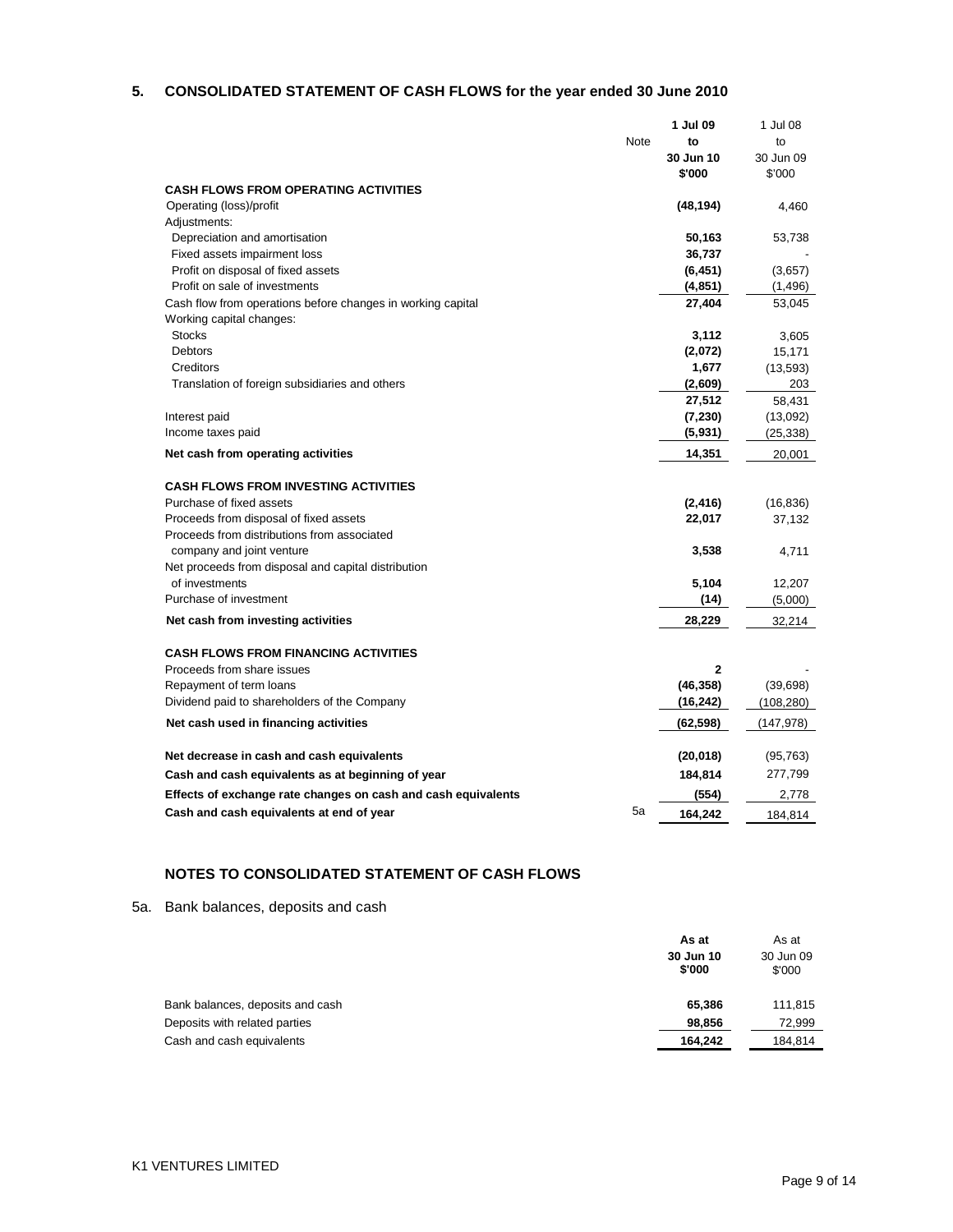### **6. AUDIT**

The financial statements have not been audited nor reviewed by the Company's auditors.

#### **7. AUDITORS' REPORT**

Not applicable

#### **8. ACCOUNTING POLICIES**

Except as disclosed in paragraph 9 below, the Group has applied the same accounting policies and methods of computation in the financial statements for the current financial year compared with those of the audited financial statements as at 30 June 2009.

### **9. CHANGES IN THE ACCOUNTING POLICIES**

The Group adopted the new/revised FRS and Interpretations of FRS ("INT FRS") that are effective for annual periods beginning on or after 1 January 2009 and 1 July 2009. Changes to the Group's accounting policies have been made as required, in accordance with the transitional provisions in the respective FRS and INT FRS.

The following are the new or amended FRS that are relevant to the Group:

| FRS 1 (Revised)       | <b>Presentation of Financial Statements</b>                                          |
|-----------------------|--------------------------------------------------------------------------------------|
| FRS 27 (Revised)      | <b>Consolidated and Separate Financial Statements</b>                                |
| Amendments to FRS 39  | Financial Instruments: Recognition and Measurement - Eligible<br><b>Hedged Items</b> |
| FRS 103 (Revised)     | <b>Business Combinations</b>                                                         |
| Amendments to FRS 107 | Improving Disclosures about Financial Instruments                                    |
| <b>FRS 108</b>        | <b>Operating Segments</b>                                                            |

The adoption of the above FRS did not result in any substantial change to the Group's accounting policies nor any significant impact on the financial statements.

### **10. REVIEW OF GROUP PERFORMANCE**

Group revenue was \$70.9 million for year ended 30 June 2010 compared to \$99.1 million in the prior year. The decline in revenue was a result of a decrease in Helm's leasing revenue and interest income from fixed deposits, offset in part by the sale of investments.

Group operating loss was \$48.2 million for year ended 30 June 2010 compared to operating profit of \$4.5 million in the prior year, and at the pre-tax level Group loss was \$47.1 million for the year ended 30 June 2010 compared to a profit of \$6.1 million in the prior year. The declines were principally due to the fixed assets impairment loss of \$36.7 million and a decrease in rail equipment leasing revenue, offset in part by lower operating and finance expenses.

The Group's tax credit included \$15.4 million related to the fixed assets impairment loss.

The Group's EBITDA was \$48.6 million for the year ended 30 June 2010 compared to \$73.4 million in the prior year.

Loss attributable to shareholders was \$22.7 million for the year ended 30 June 2010 compared to profit of \$5.3 million in the prior year.

Basic loss per ordinary share was 1.05 cents for the year ended 30 June 2010 compared to earnings per ordinary share of 0.25 cents in the prior year.

In the opinion of the Directors, no factor has arisen between 30 June 2010 and the date of this report which would materially affect the results of the Group and the Company for the year just ended.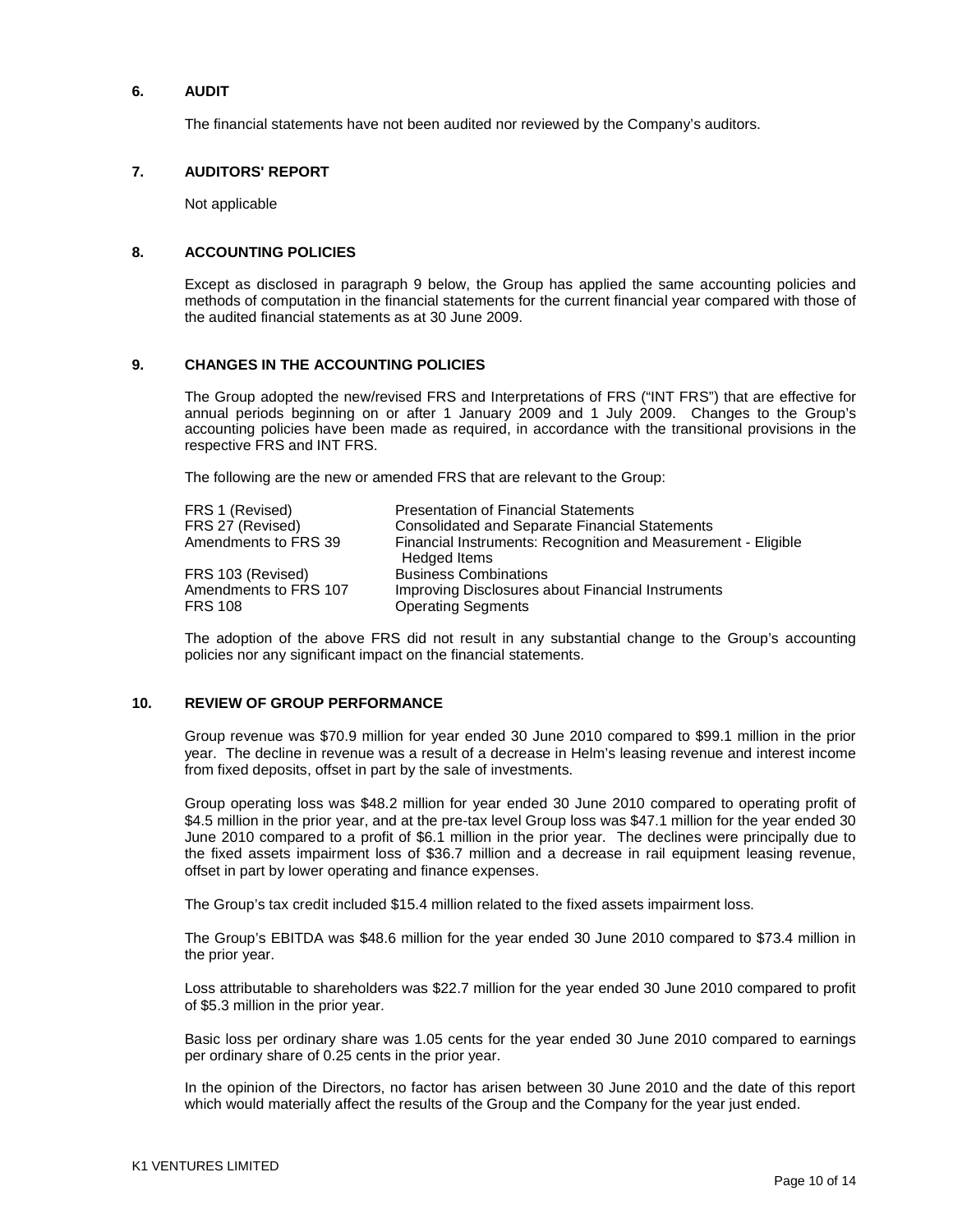## **11. VARIANCE FROM FORECAST STATEMENT**

No forecast for the full year ended 30 June 2010 was previously provided.

## **12. PROSPECTS**

The Group's operating subsidiary, Helm Holding Corporation, is expected to continue to be impacted by depressed rail traffic volumes. The continued weakness in the rail leasing market has impacted lease rates and the overall demand for Helm's assets.

Management is assessing market fundamentals with a view to identify opportunistic investments, while continuing its focus on current investments and shareholder value enhancement.

### **13. DIVIDEND**

13a. Current Financial Period Reported On

Any dividend recommended for the current financial year reported on? Yes

The Board of Directors is pleased to recommend a tax exempt one-tier final dividend of 0.5 cents per share, in respect of the financial year ended 30 June 2010 for approval by shareholders at the next Annual General Meeting to be convened.

#### 13b. Corresponding Period of the Immediately Preceding Financial Year

For the preceding financial year, a tax exempt one-tier final dividend of 0.75 cents per share in respect of the financial year ended 30 June 2009 was paid on 18 November 2009.

13c. Date Payable

The proposed final dividend, if approved at the Annual General Meeting to be held on 15 October 2010, will be paid on 2 November 2010.

### 13d. Books Closure Date

Notice is hereby given that, the Share Transfer Books and Register of Members of the Company will be closed on 23 October 2010 for the preparation of dividend warrants. Duly completed transfers in respect of ordinary shares in the capital of the Company ("Shares") received by the Company's Registrar, B.A.C.S. Private Limited, at 63 Cantonment Road, Singapore 089758 up to 5.00 p.m. on 22 October 2010 will be registered to determine shareholders' entitlement to the proposed final dividend. Members whose Securities Accounts with The Central Depository (Pte) Limited are credited with Shares at 5.00 pm on 22 October 2010 will be entitled to the proposed final dividend.

#### 13e. Total Annual Dividend

|                  | 1 Jul 09<br>to<br>30 Jun10<br>\$'000 | 1 Jul 08<br>to<br>30 Jun 09<br>\$'000 |
|------------------|--------------------------------------|---------------------------------------|
| Final dividend * | 10,828                               | 16,242                                |

\* 2010 final dividend is estimated based on share capital of 2,165,618,003 ordinary shares at the end of the financial year.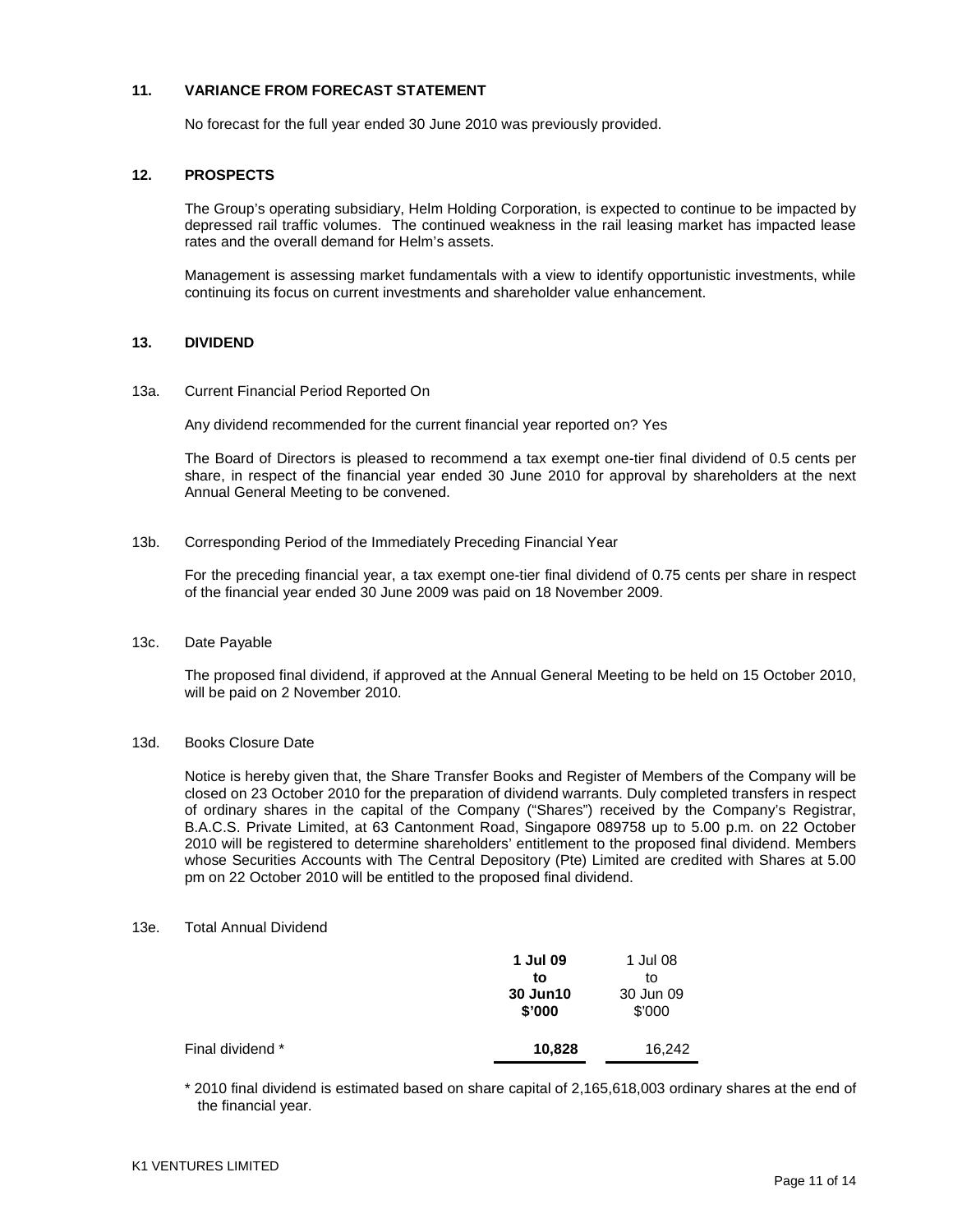## **14. SEGMENT ANALYSIS**

## **Financial year ended 30 June 2010**

|                                                              | <b>Transportation</b><br>Leasing<br>\$'000 | <b>Investments</b><br>\$'000 | Total<br>\$'000 |
|--------------------------------------------------------------|--------------------------------------------|------------------------------|-----------------|
| Revenue                                                      | 65,475                                     | 5.438                        | 70,913          |
| <b>Segment Results</b>                                       |                                            |                              |                 |
| Operating (loss)/profit                                      | (49,010)                                   | 816                          | (48, 194)       |
| Finance expenses                                             | (8,799)                                    |                              | (8,799)         |
| Foreign exchange loss                                        |                                            | (554)                        | (554)           |
| Share of results of associated<br>company and joint ventures | 10,436                                     |                              | 10,436          |
| (Loss)/profit before taxation                                | (47, 373)                                  | 262                          | (47, 111)       |
| Taxation                                                     | 21,020                                     | (1,804)                      | 19,216          |
| Loss for the year                                            | (26,353)                                   | (1, 542)                     | (27, 895)       |
| Attributable to:                                             |                                            |                              |                 |
| Shareholders of the Company                                  | (21, 109)                                  | (1, 542)                     | (22, 651)       |
| Non-controlling interests                                    | (5,244)                                    |                              | (5,244)         |
|                                                              | (26,353)                                   | (1, 542)                     | (27,895)        |
| <b>Other information</b>                                     |                                            |                              |                 |
| Segment assets                                               | 597,686                                    | 244,690                      | 842,376         |
| Segment liabilities                                          | 359,819                                    | 56,851                       | 416,670         |
| Net assets                                                   | 237,867                                    | 187,839                      | 425,706         |
| Investment in associated                                     |                                            |                              |                 |
| company and joint ventures                                   | 54,046                                     |                              | 54,046          |
| Additions to non-current assets<br>Interest income           | 2,416<br>428                               | 587                          | 2,416<br>1,015  |
| Depreciation and amortisation                                | 50,157                                     | 6                            | 50,163          |
| Fixed assets impairment loss                                 | 36,737                                     |                              | 36,737          |

# **Geographical Information**

|                    | <b>Singapore</b><br>\$'000 | <u>USA</u><br>\$'000 | Others<br>\$'000 | <u>Total</u><br>\$'000 |
|--------------------|----------------------------|----------------------|------------------|------------------------|
| External sales     | 346                        | 65.716               | 4.851            | 70.913                 |
| Non-current assets | $\blacksquare$             | 547.717              | $\blacksquare$   | 547.717                |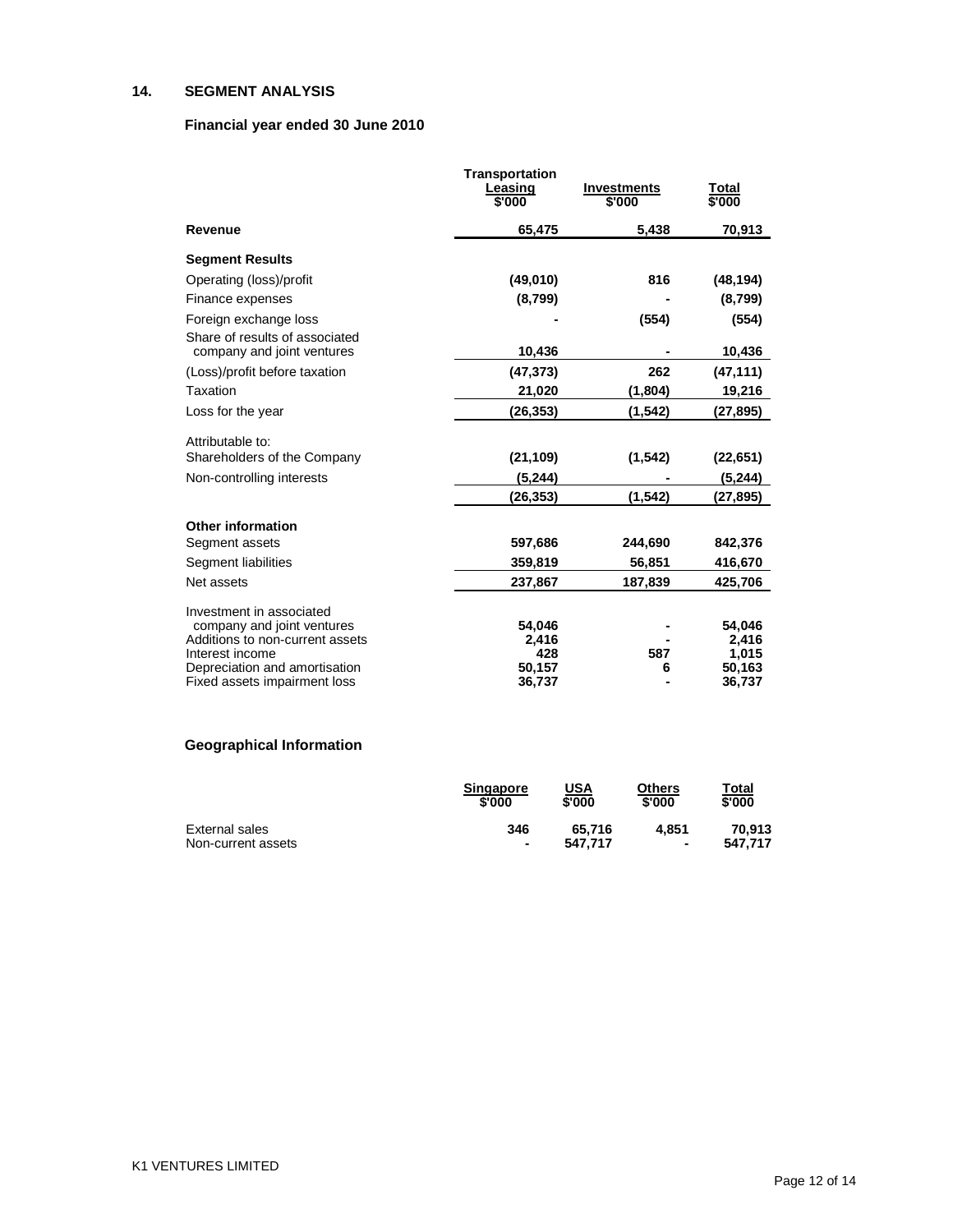#### **Financial year ended 30 June 2009**

|                                 | Transportation |             |                 |
|---------------------------------|----------------|-------------|-----------------|
|                                 | Leasing        | Investments | Total           |
|                                 | \$'000         | \$'000      | $\sqrt[6]{000}$ |
| Revenue                         | 96,067         | 3,065       | 99,132          |
| <b>Segment Results</b>          |                |             |                 |
| Operating profit/(loss)         | 5,549          | (1,089)     | 4,460           |
| Finance expenses                | (13, 553)      | (1)         | (13, 554)       |
| Foreign exchange gain           |                | 2,778       | 2,778           |
| Share of results of associated  |                |             |                 |
| company and joint ventures      | 12,452         |             | 12,452          |
| Profit before taxation          | 4,448          | 1,688       | 6,136           |
| Taxation                        | (1,246)        | 1,051       | (195)           |
| Profit for the year             | 3,202          | 2,739       | 5,941           |
| Attributable to:                |                |             |                 |
| Shareholders of the Company     | 2,565          | 2,741       | 5,306           |
| Non-controlling interests       | 637            | (2)         | 635             |
|                                 | 3,202          | 2,739       | 5,941           |
| <b>Other information</b>        |                |             |                 |
| Segment assets                  | 723,430        | 249,386     | 972,816         |
| Segment liabilities             | 449,083        | 49,931      | 499,014         |
| Net assets                      | 274,347        | 199,455     | 473,802         |
| Investment in associated        |                |             |                 |
| company and joint ventures      | 49,702         |             | 49,702          |
| Additions to non-current assets | 16,836         |             | 16,836          |
| Interest income                 | 248            | 1.569       | 1,817           |
| Depreciation and amortisation   | 53,721         | 17          | 53,738          |

#### **Geographical Information**

|                    | Singapore<br>\$'000 | USA<br>\$'000 | ∪nına <i>ı</i><br>Hona Kona<br>\$'000 | Others<br>\$'000         | Total<br>\$'000 |
|--------------------|---------------------|---------------|---------------------------------------|--------------------------|-----------------|
| External sales     | 480                 | 96.590        | 669                                   | 1.393                    | 99.132          |
| Non-current assets | $\blacksquare$      | 665.538       | -                                     | $\overline{\phantom{0}}$ | 665.538         |

Notes:

(a) The Group is organised into business units based on their products and services and has two reportable operating segments: Transportation Leasing and Investments. The Transportation Leasing segment represents Helm's locomotive and railcar leasing business in North America. The Group's Investment activities consist of the Group's investments in quoted and unquoted investments.

 $\sim$   $\sim$   $\sim$ 

- (b) The Group's two operating segments operate in three main geographical areas. The operating activities and investment activities are predominantly in the USA. There are also investment activities in Hong Kong. Singapore is the home country of the Company and its assets are mainly cash and cash equivalents.
- (c) For the year ended 30 June 2010, revenues from two customers attributable to the Transportation Leasing segment amounted to approximately \$9.53 million and \$7.39 million respectively. For the year ended 30 June 2009, revenues from two customers attributable to the Transportation Leasing segment amounted to approximately \$15.82 million and \$12.28 million respectively.